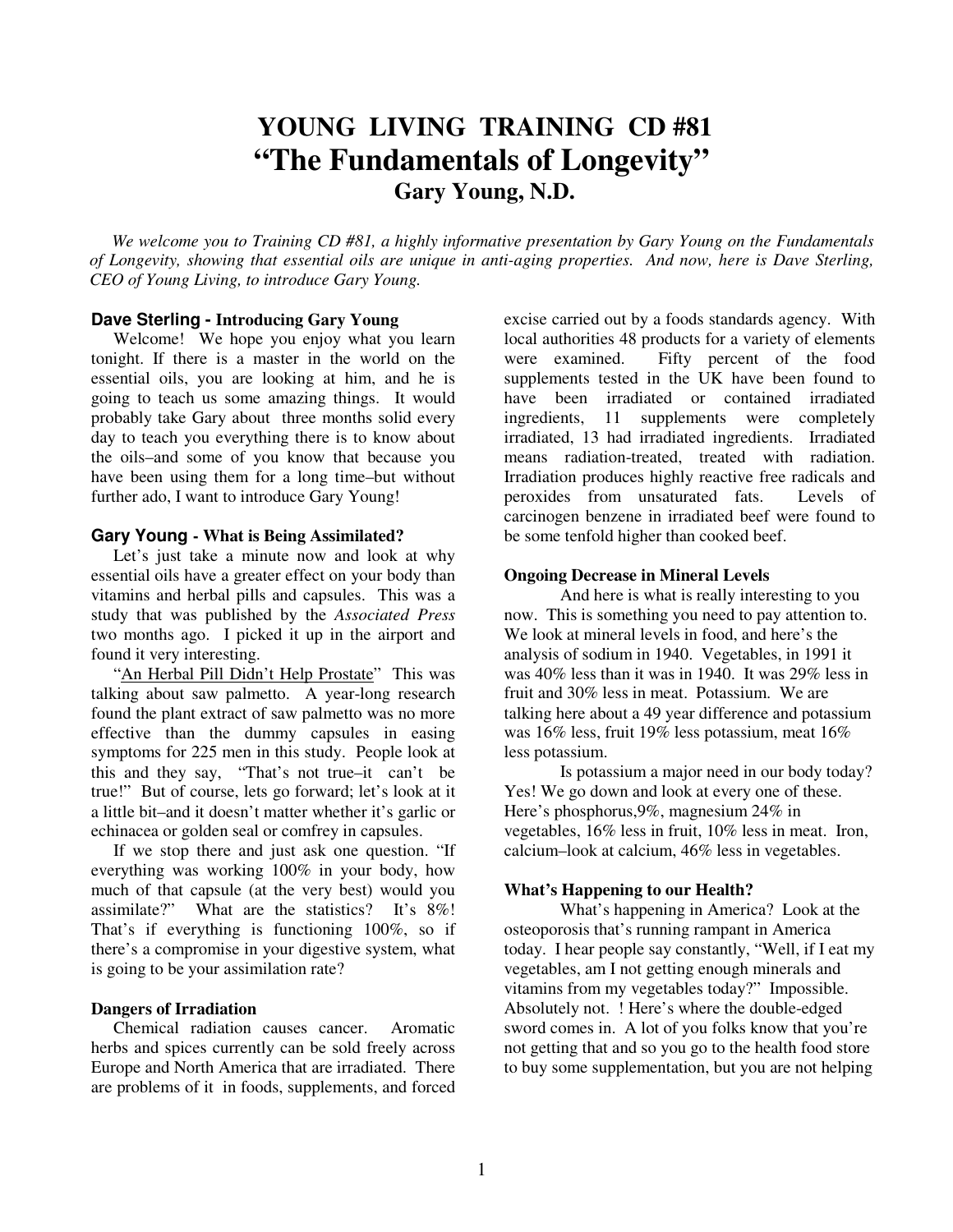yourself because you're actually eating ingredients out of the health food store that have been irradiated.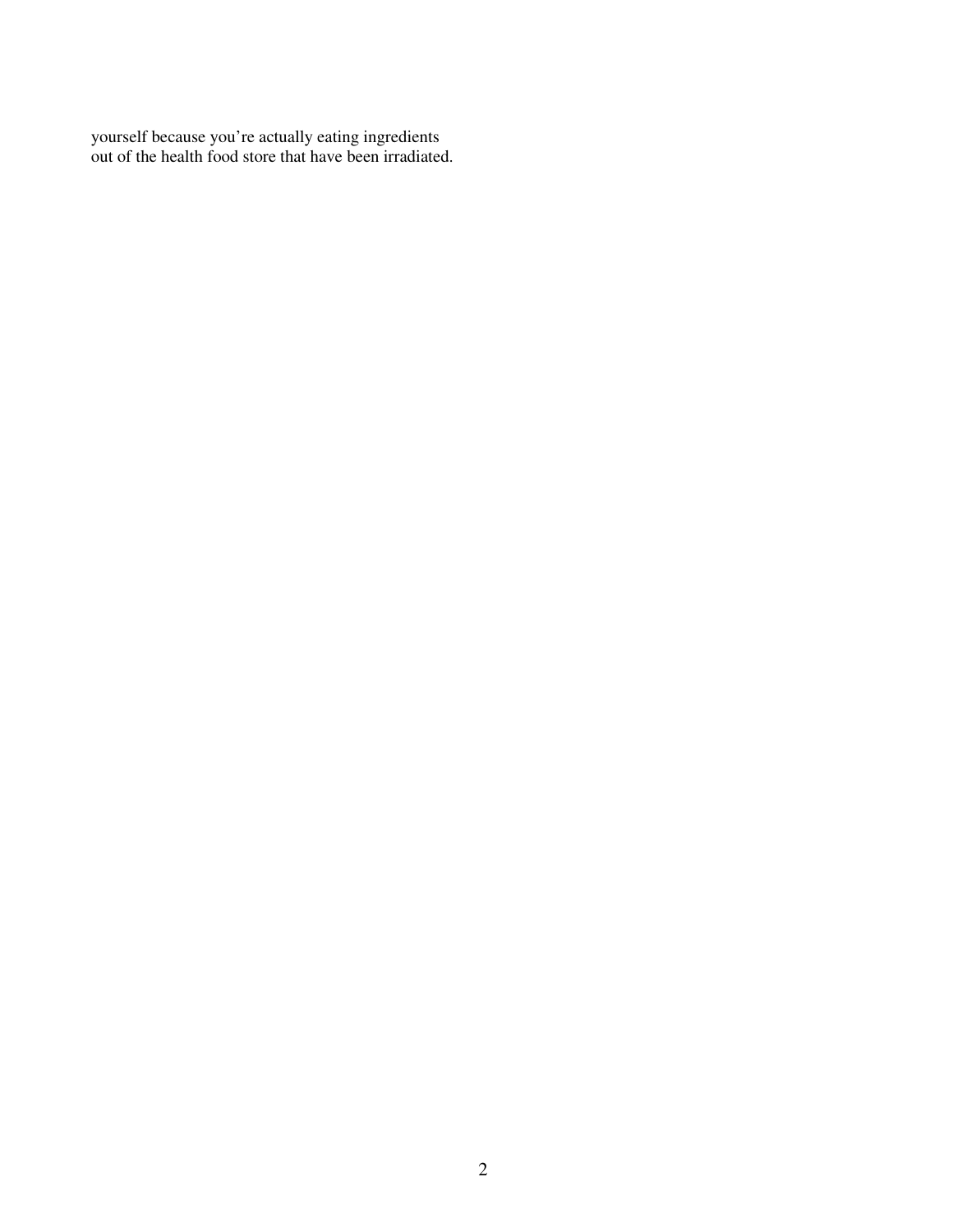This is causing carcinogens in your body! So it's like you can't win for losing! Take copper, 76% less, fruits 20-24% at least.

#### **Benefits of Transdermal Action**

 Transdermal action–this is where I get excited and where I think that you will appreciate this. Essential oils are unique in the fact that they can pass through the epidermal barrier and enter the bloodstream without causing significant injury to the epidermis or triggering inflammation or substantial water loss. Essential oils are ideal to use as therapeutic agents that can be delivered transdermally. They can do this because (1) they have a smaller molecular weight and smaller molecular size, so they will pass through the epidermis and the dermis shield and get into the interstitial fluid much quicker.

 You look at some of the structures and the molecular weight and compare it and we see that essential oils have much, much lighter molecular weight. Essential oils are lipophilic compounds, oil soluble, so they go into the blood, they go into the lymph fluid, and they go into the fats.

## *Lavender* **Used in Research**

 In 1991 *Scientific Institute of Pharmaceutical Chemistry* at the University of Munich tested the ability of essential oils of *Lavandula angustifolia* to enter the bloodstream when applied on the skin. They dissolved 2% *lavender* and vegetable carrier oil. They used peanut oil and massaged ½ grams of massage oil onto the skin area on the stomach for 10 minutes. Blood samples were drawn–0, 5, 10, 15–up to 90 minutes following application of the oil. Noticeable quantities of both *linalool* and *linalyl acetate* appeared in the blood after five minutes and reached a peak after 20 minutes. There was an average serum concentration of 100 nanograms per milliliter over the course of the experiment in 1½ hours.

## **More Studies with Essential Oils**

 Wolfgang Wyers and Rudolph documented the ability of essential oils to pass into muscle and blood. This was interesting. Essential oils rich in 1.8 *cineole* to the shaved skin of two sets of animal subjects, rats and rabbits, the *cineole* concentration reached a peak after six hours of application. They used *pine* and *rosemary* and *eucalyptus* in that study.

 Transdermal action. University of North Dakota in 1998 observed three oils high in *terpenes* to enhance the skin absorption of the pharmaceutical drug, Tamoxifen. This is interesting and it really says a lot if you kind of read between the lines. They use it to increase the absorption. Now I really like this and I am going to tell you why. Essential oil compounds that were tested included *methone* and *peppermint* and *limonene* and *lemon* and *eugenol* and *clove.* They use it to enhance absorption.

## **Why Put Essential Oil in Herbal Powders?**

Why did I put the oils in the herbal powders? To increase absorption, to increase delivery time–and that's why. To this day no one has ever been able to duplicate what we do with our supplements with essential oils. They use a number of different applicators; they sell you two sizes of foam applicators with metal foil acting as a vapor barrier and ointment media. They experimented with several different dosages–50, 100, 200, 400 mg per animal and exposure times were .75 to 9.0 hours. After testing the tissue they found significant quantities of *cineole*. The ointment application delivered the least amount of essential oil, which the foam foil applicator delivered the most. *Cineole* concentration in the muscle reached a peak after six hours of application.

 What is really interesting with this foam foil is simply the reason that there was a greater assimilation (and I've done this many times), you take a condition where you really want to get penetration and you cover it really heavily with an oil and wrap it with Saran Wrap, and the reason that you get penetration is if it cannot get oxygen the oil will not evaporate. It immediately goes all the way into the derma layer and then into the blood, and that's when you get the benefit. That's why they use the foil barrier for the same reason.

#### **Increased Penetration with Essential Oils**

*Eugenol* increased drug penetration by over four times, so now all of a sudden the drug companies are getting interested in essential oils because they can get more effect with essential oils with their drugs. *Limonene* increased penetration 11 times, *methone* increased penetration 18 times. How many of you know that I end Raindrop with *peppermint* oil? Now do you understand why? Because it drives it in.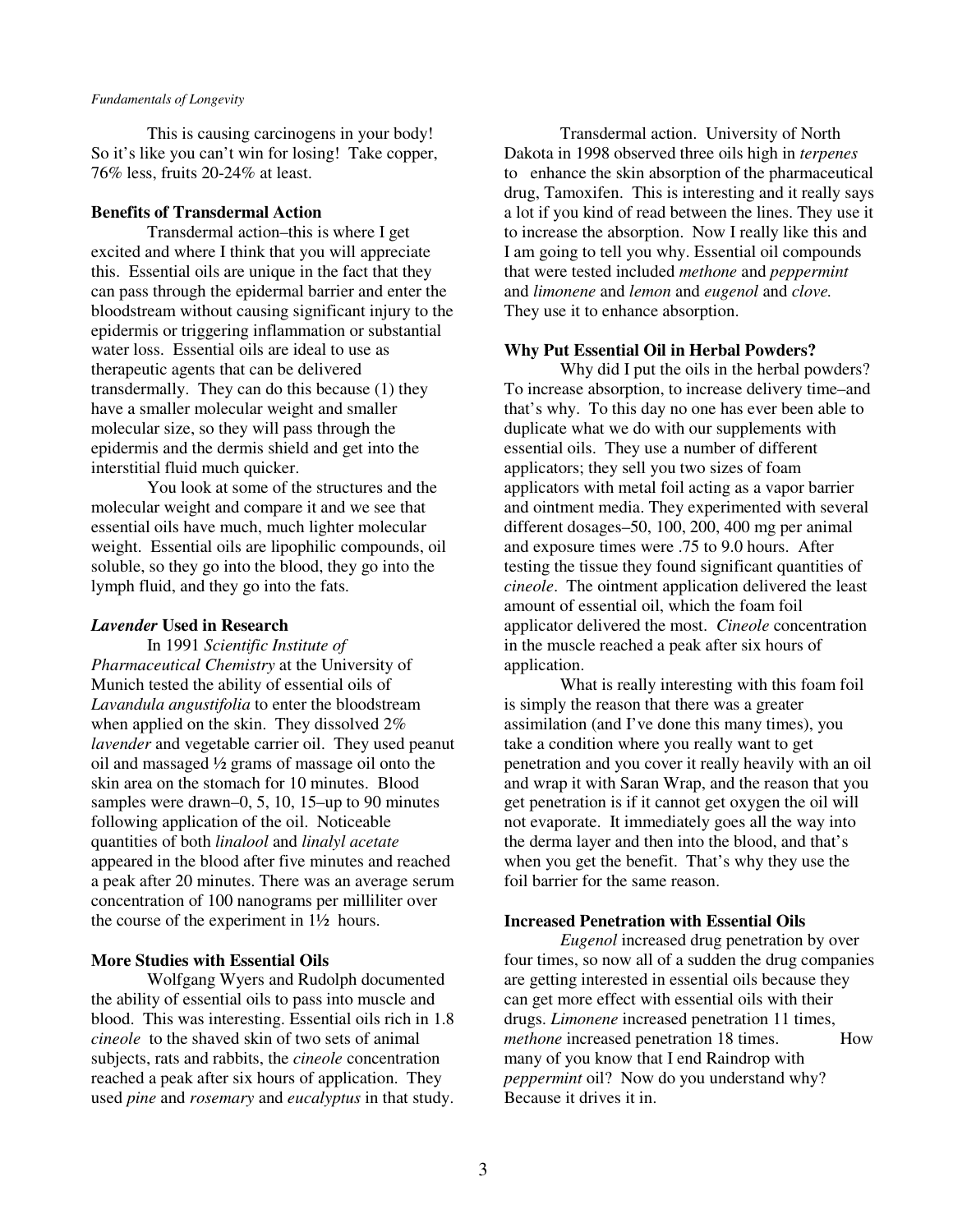Look at this. Hands and skin penetration of Tamoxifen due to *eugenol, limonene* and *methone,*  and there is our *methone.* It increases the penetration much greater than the other compounds.

## **Confirmation by College Studies**

 The Medical School College in Taiwan found that *alpha pinene, beta pinene,* and *alpha terpenol* had a synergistic effect with 1.8 *cineole* and *d-limonene* in their ability to enhance the skin permeation of the drug Indomethacin. Transdermal action. A series of studies at the Hoshi University in Tokyo, Japan found that *d-limonene* dramatically increased the ability of a variety of drugs to penetrate through the skin, including Prednisone.

 A random Cross-over Control Study at the Tigano College of Nursing in Japan confirmed the ability of *lavender* oil to the relaxing effect using a warm water foot bath. Researchers found that adding *lavender* oil to the water significantly increased activity in the parasympathetic system, shifting the balance of the activity to the autonomic nervous system to that of relaxation.

#### **Brain Blood Flow can be Improved**

 Now, we are going to get into some things that are really exciting. You will like this.

 *Eucalyptal* increases brain blood flow. Why are people complaining of losing their memory today? Lack of oxygen to the brain, poor blood flow to the brain. After 24 minutes of inhaling *eucalyptal* the test subjects were subject to CT scans, computerized tomography of several portions of their brains, and you can see the difference before *eucaplytal.* After *eucalyptal* you can see the blood flow saturation in the brain. It increased over 43% in the cerebral blood flow in the brain! How many of you diffuse *RC* or *Raven* at night at home? You have four *eucalyptuses* in *RC*.

## *Rosemary* **and Energy**

 Animal study at Kovar University in Germany tested the effects of essential oils. *Rosemary* in laboratory mice. Different quantities of oils were evaporated in sealed cages using paper filter diffusion. After 30 minutes the mice exhibited a significant increase in activity and energy. *Rosemary* has been known for raising energy levels,

which is found in your *En-R-Gee* oil blend. Rub it up the spine.

 If you have never used *En-R-Gee* oil blend, rub it up the spine and experience the difference that you feel with that. I can put in a 12 or 14-hour day and be absolutely tired (just like tonight) and Mary takes *En-R-Gee* and puts it up my spine and it's like I had a six-hour nap. Literally, it is wonderful! Does it last long? Just long enough to get me through and get me home.

## *En-R-Gee* **for Increasing Blood Flow**

 The thing that I like that works for me (and Mary can tell you), she does this every single time I go on stage. I put *Valor* on my feet; she rubs *En-R-Gee* oil up my spine and I'm good until 2:00 in the morning! Why? Because the *En-R-Gee* raises the blood flow up the spine, gets the cerebral blood flow going, and *Valor* keeps the frequency of the body balanced, and when the body's frequency starts going out of balance, that's when your energy starts dropping off. You need to just play with the oils and just have fun with them. Experiment and see the combinations that work the best for you. Honey, how many years have I used *Valor* and *En-R-Gee* together, and it hasn't failed once!

#### **Essential Oils Increase Oxygen to the Brain**

*Bergamot, Orange, Lemon* were added to a gel. Motorized fans created diffusing. These folks are really antiquated–a motorized fan! Why didn't they call *Young Living* and get some diffusers!

 Concentrated essential oils in the air measure and kept at a fixed level, controlling ventilation. After 11 weeks of aromatic treatment every one of the patients receiving aromatherapy showed a marked improvement in depressive symptoms. Why? Because they increase the oxygen to the brain. A primary cause of depression is oxygen deprivation in the brain.

 Sixteen percent of patients cut their medication to one-fourth of the original level after the diffusing of oils. Seventy-five percent discontinued all use of pharmaceuticals and antidepressants before the end of the trials. Seven patients discontinued their medication after only the second week. The essential oil group had far better improvement in depressive symptoms than the medicated group, none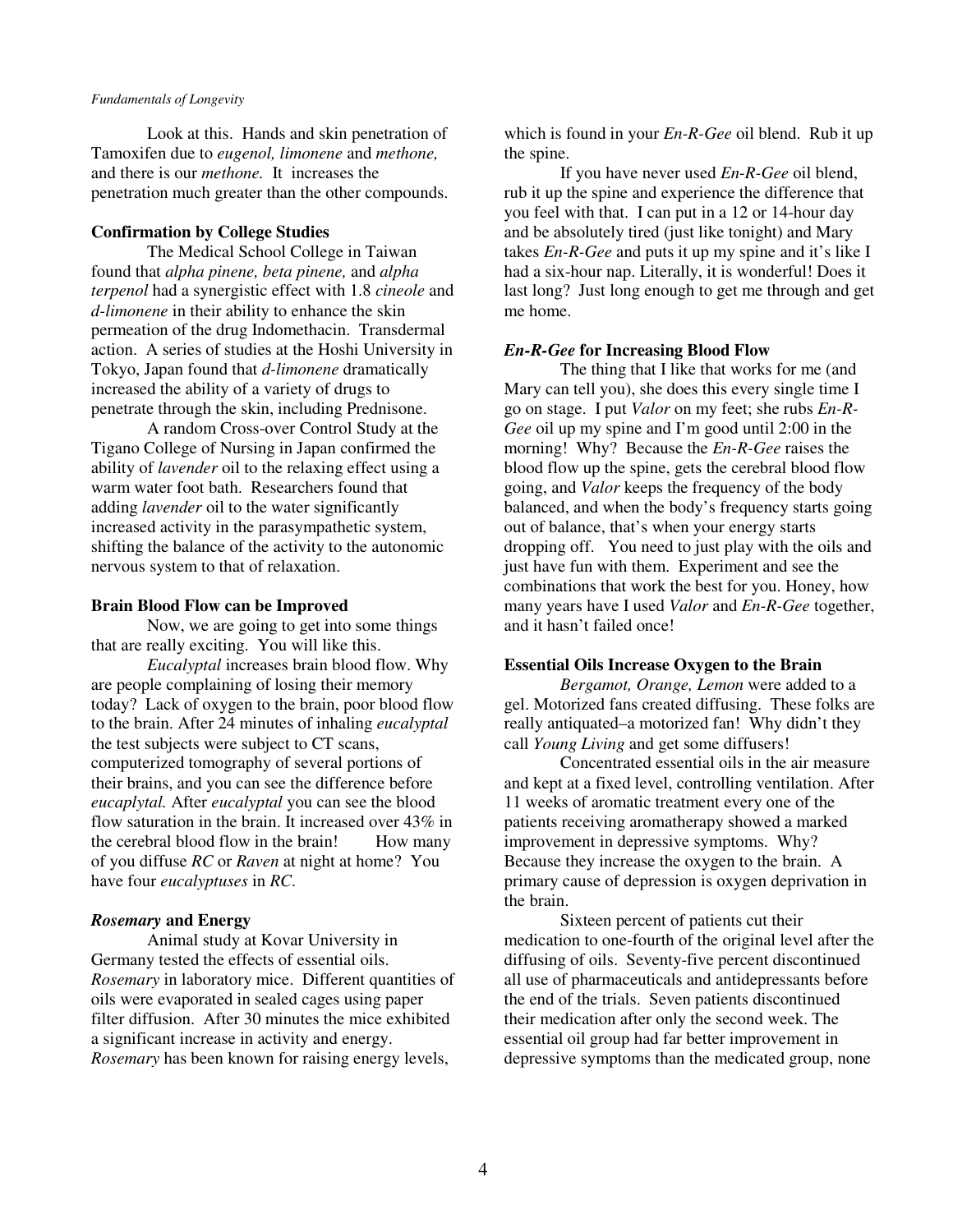of whom decreased their medications. Antidepressants is not the way to go.

#### **Oils for Longevity**

 Longevity. Why would you want to take these oils? *Thyme, orange, clove, frankincense*? One of the things that I have found (and I might just share something with you that I have discovered in Equador here a few weeks ago that was kind of interesting).

 Do we have any *frankincense* here? I am going to share something because I would like you to do this when you get home, and I'd like you to give me some feedback of what you experience from this.

#### *Frankincense,* **Gateway to the Brain**

 As I have been working with the brain mapping, one night it just hit me–isn't that interesting. What is right here between the eyes? That's the point for the pineal gland. And the hands back here–where does the little finger fall, generally for a man in particular? Right on the LC point, and where are the thumbs? On the crown. I share this with you just to play with at home and see what you experience, but I have done this with a few folks and now I am doing this with all my patients. It's been interesting, and I call this "Using *Frankincense* to Open the Gateway to the Brain."

#### **Try an Experiment with** *Frankincense*

 So I put it right on the crown; I put it right here on the pituitary point (or the third eye, as it is referred to many times), and then you tip your head down and then I come back and I put it right on the LC point. Then you just put your hands there–my little finger's right on that LC point, my thumbs on the crown, my other thumb's on the crown, my little finger's on the pituitary (pineal point–and just hold it there. Tonight or tomorrow (whenever you have time) all you husbands and wives, just try it on each other and see what you experience, and the feeling that you get from it. There is something there with those three connecting points and energy-wise, just making those three connecting points, and just feel the energy that moves through the head.

 Carolyn Mein, because of the work that you do in emotional release, this is something I am anxious for you to experiment with, and give me some feedback, because every single person I have

done this with just in preparation to doing the neuroauricular therapy has noticed a significant increase in their brain motor activity. There are reasons for these things–just look and experiment–see what happens. There is something there energy-wise in the brain and it's really a fun thing. Patients I have done that with have really enjoyed it.

## **Brain Health**

 So we want to increase the cognitive function, improve the memory loss, dementia–all of this happens when our DHA levels start to decrease. This comes from good fat in the body (from the polyunsaturated fats) because it is crucial for brain and eye function. What happens in America today when you hit 35? All of a sudden you get more eyes!

*Thyme* oil and the brain. The health of the brain can be significantly improved by protecting the fats, like DHA, from free radical attack, hydrolysis or oxidation. DHA and other long-chain oils are unstable and vulnerable to chemical alteration. Antioxidant systems must work overtime, the liver slows production with age, and is able to replace the pupas (as they call them), preserving brain function. Levels of DHA decline steadily with age. Declining DHA levels are directly linked to age-related declines in memory and cognitive function. How many would agree with this? So you feel they are probably correct there?

## *Thyme* **Preserves DHA Levels**

 The research at the Scottish Agricultural College tested the ability of *thyme* oil to preserve DHA levels in the brains of 100 subjects. Daily feeding of *thyme* oil, 42.5 mg per kilo of body weight drastically slowed age-related DHA degradation in the brain; 42.5 mg per kilo of body weight would be about 1/8 of a 00 capsule, so perhaps three to four drops.

 And see here we see that *thyme* doubles antioxidant activity in the brains of test animals. I find this really wonderful–*thyme-*treated versus *thymol*-treated. Why am I excited here? Because did God make any single element as a single element? No. There are multiple compounds in everything that He created.

#### *Clove* **and Liver Studies**

 And then we have the control group here. *Clove* increases phase ll liver detoxification. In a 1996 study at the TNO Nutrition and Food Research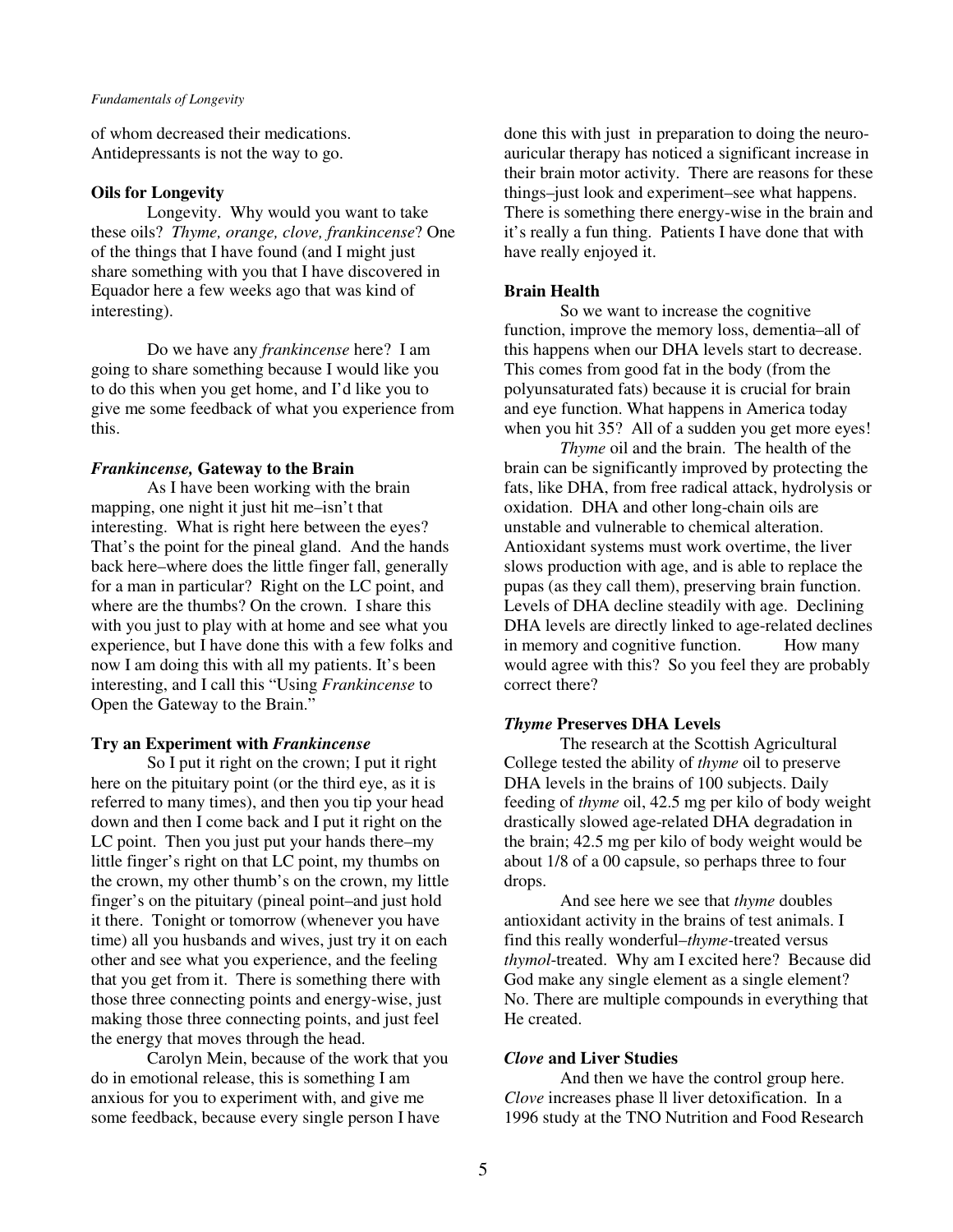Institute in the Netherlands fed human volunteers 150 mg of *eugenol* for seven days and concluded that *eugenol* decreased background liver damage.

*Clove* and liver. We see the research conducted here in India. The *eugenol* inhibited lipid peroxidation in rat liver microsomes, 10 times more effective than vitamin E. Lipid peroxides dropped by an average of 30%. This is really important to know because this is what causes premature aging when the lipid peroxide goes up in the body, so this needs to be decreased. The only other thing that they have found in the world to decrease lipid peroxide, which is a little bit more dramatic than this was Ninja wolfberry at 38%!

## **Cancer Studies**

 Monoterpenes. The breast cancer, chemo preventive. This is from Orange Pill Research. The *limonene* seems to be the most active in inhibiting cancer in the initiation phases. That's why *orange* oil is in the Longevity products. *Limonene* inhibits skin cancer. Russia has studied a diet of just 1% *limonene* and tumor counts were just 25%, so it is really a wonderful thing here that we see. That's 50 clinical studies on anti-cancer properties of *limonene.*

 Here at Purdue University, breast cancer. Lung cancer at the University of Columbus in Ohio, Liver Cancer in India, Skin Cancer in Tucson, Arizona. Iowa City USA, a Study of Lung Cancer in France, Breast Cancer in New York.

#### **Glutathione, Important Antioxidant**

 Glutathione. This is what is really important and this is why the oils are so powerful as a supplement, and that is why the essential oils are in all of your herbal and vitamin supplements. I have put them in there for two things: (1) They increase the bio-availability to the digestive tract and (2) They increase the permeability of the nutrients that are being assimilated, so it is a crucial antioxidant for the liver and other organs. It is used by liver to detoxify poisons and chemicals. That's glutathione.

 Let's look at that again. Glutathione is a very, very important antioxidant, not just for the liver, but for the other organs. It detoxifies the liver and organs of poisonous chemicals and drugs. Intercellular glutathione is depleted when cells are exposed to oxidative stress or chemicals.

What did I say about shampoos and perms, deodor-ants, toothpaste–what's happening here? We are exposed to oxidative stress or chemicals. Low

levels are correlated with heart disease, diabetes, and liver damage. When you have liver damage, what is happening to the rest of your body? Lights are out! When that liver starts to go, everything goes with it, which accounts for 95% of all reduction in most tissues–and it declines with age.

*Limonene* raises glutathione. John Hopkins University found that limonene boosts the glutathione levels and proximal middle and distal small intestine, colon and liver at 10,000 ppm for two weeks. Controlled, and look at the difference in the limonene. It is almost double!

## *Longevity* **Oil Blend for Liver Function**

*Longevity* contains limonene, *thymol, eugenol*. These are the three compounds that we have just been talking about for protecting liver, organs, raising glutathione, and decreasing lipid peroxides. Does that interest any of you? How many of you are taking *Longevity* capsules? (about 1/3). How many are going to take it now? We've got the oils in there that are the most important for the glutathione and the lipid peroxides. When you go transdermally the oils will last longer–and here is the reason why. What is the pH of your stomach? The pH of your stomach for proper digestion should be at 2.5. When you are preserving a substance like *NingXia Red*, the pH has got to be between 2.5 and 3.5 in that range in order not to put a preservative in it, but for proper digestion the stomach should be a 2.5. Depending on what you are eating, it could go up to 3.0, it could go up to 4.0, but it won't stay up there very long.

## **Essential Oils Neutralize Acids**

 If you stomach is acid and you are eating an essential oil that is neither acid nor alkaline, what might happen to the oil? The oil will give itself up to the acid if it is out of balance. If you put oil in water and drink it (as we do with our patients) that I have talked about tonight for pain control, what is happening? We say, "Okay, we've got an acid stomach of say 2.5 to 3.0, and we're drinking oil down, then how come they get such a benefit from it?" The oils help neutralize the acid, and as they neutralize the acid they go into the bloodstream almost instantly because the oils will go away from the acid and so they absorb into the mucosal lining absolutely instantly and go very quickly, but in a very acidic condition (how many have taken *Di-Gize* when you have had acid burning, and how many have noticed an immediate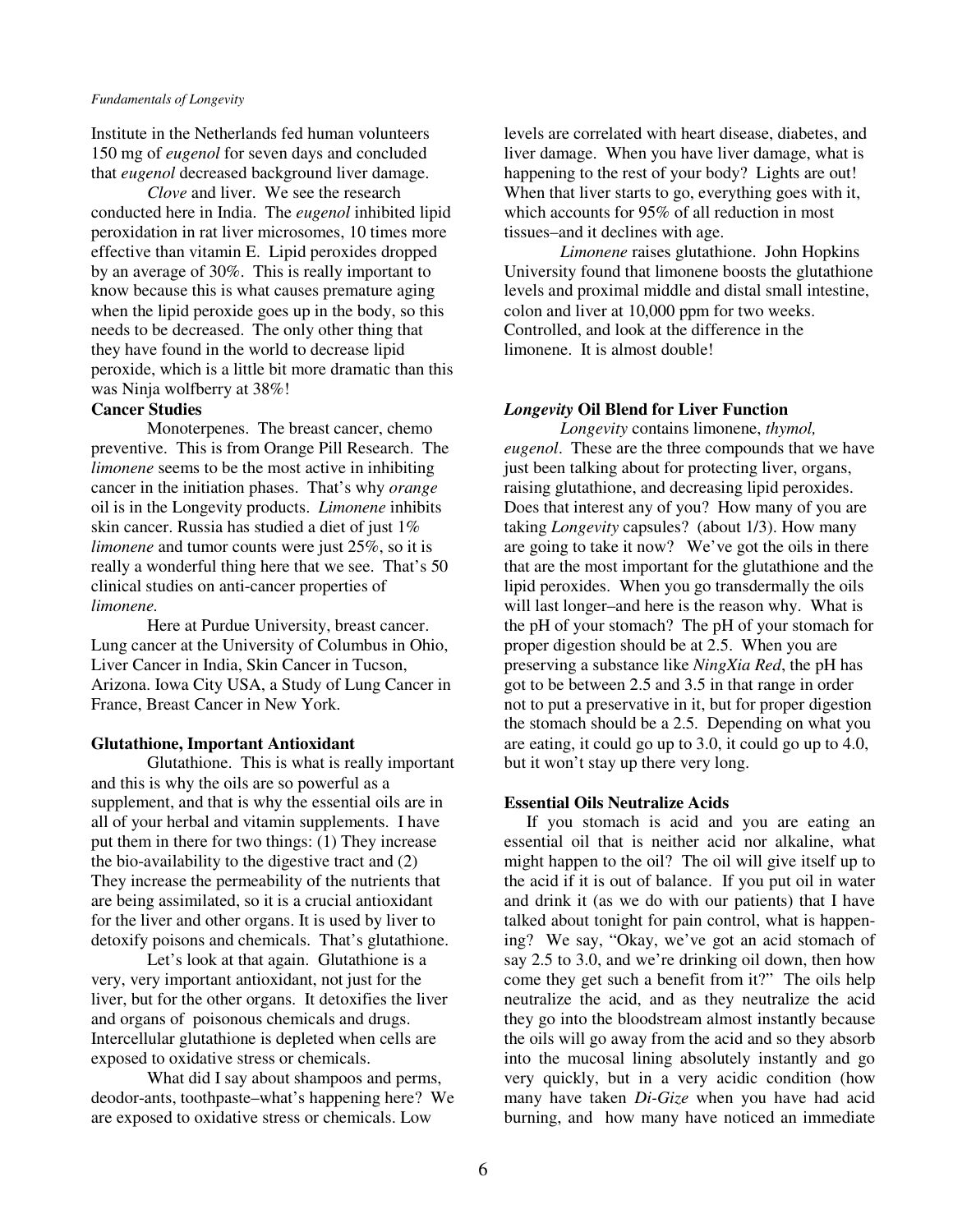difference?) Absolutely! For the very reason that the oil surrenders itself to the acid and neutralizes the acid and pulls it down. So you've got a dual action with the oils in the stomach.

## **Additional Benefits of** *Longetivty*

 Now, the other benefit you get (and here is what is beautiful with the *Longevity* capsule) because it is a capsule, the acid in the stomach will digest the capsule within 12 to 20 minutes of being swallowed. The moment that capsule digests and that oil is released, the acids have already have been utilized in the digesting of the gelatin capsule.

 Now the oils go straight into the bloodstream through the stomach lining, and much of it will also pass into the duodenum because the transit time has already taken place in the digestion of the capsule itself, and the exit time into the duodenum in a liquid is about 20 minutes after ingesting. It takes approximately 20 minutes to digest the capsule, so by the time it starts breaking down and the oil starts releasing, it's already in the duodenum, which has a different pH value. So there is less attack on the oil in the duodenum than in the stomach and so you get a greater absorption level in the small intestine with less attack on the oil. That is why the gelatin capsule works very well in that application.

## **A Win-Win Situation**

 When you are drinking the oil in water, the water goes to the acid, the oil goes to the stomach lining because the water and oil separate the minute you swallow it. It's win-win, everything you do. Here is the reason: Essential oils are very, very powerful detoxifying agents. They immediately (as you are seeing here) start attacking some lipid peroxides and free radicals. They are free radical scavengers. They start going after this bacteria and all the garbage that is in your system and start digesting it, and if you are not drinking enough water–what is going to happen to it? It goes to the liver and starts backing everything up.

## **Importance of Drinking Water**

 So even when you are having oils put on topically by a therapist, you must drink water because they are going into the interstitial fluids within minutes of being applied topically. And they immediately start attacking all the negative stuff in your body and start breaking it down, and you want to move it out. That's why you need to make it a practice and a habit of drinking and drinking and drinking.

## **Thanks for Being Here**

 It's been a great evening. I appreciate you coming and there are lots of wondering things happening. We look forward to seeing you in Equador, and of course, I look forward to seeing you at Convention. That is going to be grand time. We have put in a lot of research there to share with you and present to you, and it's going to be the biggest convention in *Young Living's* history. Don't miss out! Thank you.

## **Moderator:**

Thank you, Gary. And thank you for being with us on Training CD #81

**For additional Young Living authorized transcriptions, contact Joan H. Smith - 558 Montcliffe Drive Idaho Falls, ID 83401 (208) 522-4717 -Fax: 208-552-2390 E-mail: cjackandjoan@msn.com**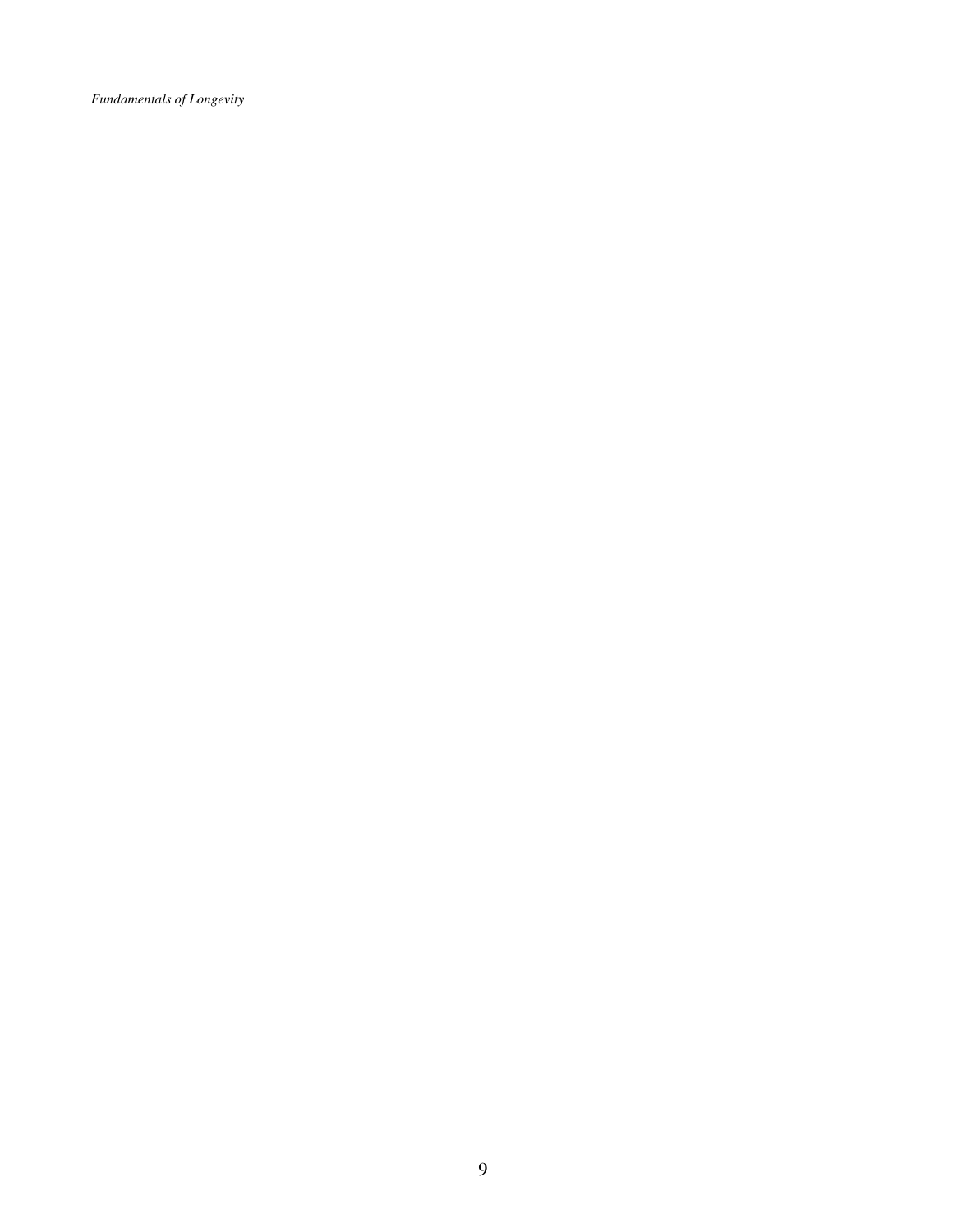## **KEY WORDS AND PHRASES USED IN YL TRAINING CD #81 INCLUDING REFERRAL PAGES**

| <b>Word or Phrase</b>               | Page Number    | Parasympathetic system                 | 3              |             |
|-------------------------------------|----------------|----------------------------------------|----------------|-------------|
|                                     |                | pH levels                              | 5              |             |
| Acid/alkaline factor                | 5              | Pineal/Pituitary gland                 | 4              |             |
| America, health status today        | 1,4            | Polyunsaturated fats                   | 4              |             |
| Diseases in America                 | 1,5            | Prostate study                         | 1              |             |
| Antioxidants                        | 4,5            | Purdue University cancer studies       | 5              |             |
| Aromatic treatment                  | 3              | Raindrop therapy                       | $\overline{c}$ |             |
| <b>Associated Press</b>             | 1              | Saran Wrap                             | $\overline{2}$ |             |
| <b>Bloodstream</b>                  | $2,4-6$        | Scientific Inst. of Pharmaceutical 2   |                |             |
| Brain function/cognitive function   | 3,4            | Scottish Agricultural College study 4  |                |             |
| Blood brain flow                    | 3              | Shampoos, etc.                         | 5              |             |
| <b>Brain Mapping</b>                | 4              | Sterling, Dave                         |                | 1           |
| Body frequency/energy               | 3              | Study at Tigano College in Japan       | 3              |             |
| Cancer - breast, skin, lung         | 5              | Tamoxifen drug                         | 2,3            |             |
| Carcinogens                         | 1              | TNO Nutrition/Food Inst. studies       | 4              |             |
| CT scans/tomography                 | 3              | <b>Topical Headings</b>                | $1-6$          |             |
| Depression                          | 3              | Additional Benefits of Longevity       | $\overline{5}$ |             |
| DHA levels                          | $\overline{4}$ | A Win-Win Situation                    | 6              |             |
| Digestive system                    | 1,5            | Benefits of Transdermal Action         | $\overline{2}$ |             |
| Duodenum                            | 6              | Blood Brain Flow can be Impro 3        |                |             |
| <b>Essential oils</b>               | $1-6$          | <b>Brain Health</b>                    | 4              |             |
| Diffusing oils                      | 3              | <b>Cancer Studies</b>                  | 5              |             |
| Increase assimilation of            | 2,3            | Clove and Liver Studies                | 4              |             |
| Equador                             | 3,6            | Confirmation by College Studies 3      |                |             |
| Experiment with Frankincense        | 4              | Dangers of Irradiation                 |                |             |
| Foil/Foam applicators               | 2              |                                        |                |             |
| Glutathione (antioxidant)           | 5              | Dave Sterling, Introducing Gary 1      |                |             |
|                                     |                | En-R-Gee for Increasing Blood F 3      |                |             |
| Free radicals                       | 1,4,6          | Essential Oils Increase Oxygen 3       |                |             |
| God made multiple compounds         | 4              | <b>Essential Oils Neutralize Acids</b> | 5              |             |
| Herbal supplements                  | 1,2            | Frankincense, Gateway to Brain 4       |                |             |
| Assimilation rate of                | 1              | Gary Young, What is Being As 1         |                |             |
| Saw palmetto, garlic, golden seal 1 |                | Glutathione, Important Antioxid 5      |                |             |
| Hoshi University in Tokyo, Japan    | 3              | Importance of Drinking Water           | 6              |             |
| Interstitial fluids                 | 2,6            | Increased Penetration with EO's        | $\overline{2}$ |             |
| Irradiation/chemical radiation      | 1              | Lavender Used in Research              | 2              |             |
| John Hopkins University studies     | 5              | Longevity Oil Blend for Liver          | 5              |             |
| Lipid peroxides                     | 4-6            | Moderator                              | 6              |             |
| Liver/liver damage                  | $4-6$          | More Studies with Essential Oils 2     |                |             |
| Longevity                           | 3              | Oils for Longevity                     | 3              |             |
| Medical School College in Taiwan 3  |                | Ongoing Decrease in Mineral Le. 1      |                |             |
| Mein, Carolyn                       | 4              | Rosemary and Energy                    | 3              |             |
| Minerals, levels in foods           | 1              | Thanks for Being Here                  | 6              |             |
| Potassium, phosphorus, calcium      | $\overline{1}$ | Thyme Preserves DHA Levels             | 4              |             |
| Iron, magnesium                     | 1              | Try an Experiment with Frank           | $\overline{4}$ |             |
| Neuro-auricular therapy             | 4              | What's Happening to our Health 1       |                |             |
| Ninja wolfberry                     | 4              | Why Put EO's in Herbal Powders 2       |                |             |
| Orange Pill research                | 5              | Transdermal action                     | 2,3            |             |
| Oxidative stress                    | 5              | <b>Word or Phrase</b>                  |                | Page Number |
| Oxygen/Oxygen deprivation           | 2,3            |                                        |                |             |
| Word or Phrase                      | Page Number    | University of Columbus studies         | 5              |             |
|                                     |                | University of Munich                   |                | 2           |
|                                     |                |                                        |                |             |